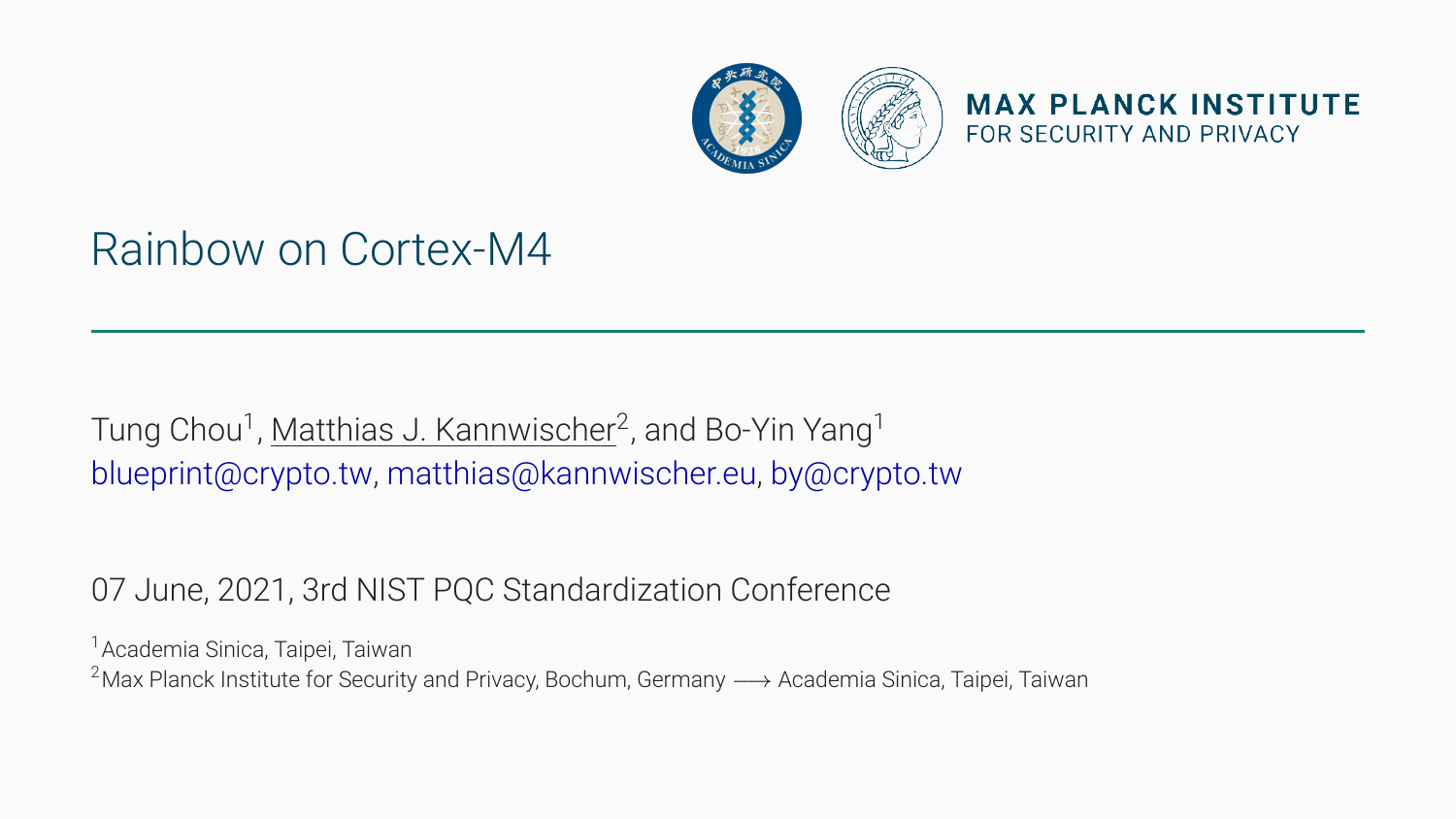• Rainbow is a NISTPQC signature finalist using multivariate quadratic equations

| security | scheme             | public key     | signature |
|----------|--------------------|----------------|-----------|
| 128 bits | I-classic          | 161 600 bytes  | 66 bytes  |
|          | I-circumzenithal   | 60192 bytes    | 66 bytes  |
|          | I-compressed       | 60192 bytes    | 66 bytes  |
| 192 bits | III-classic        | 882080 bytes   | 164 bytes |
|          | III-circumzenithal | 264 608 bytes  | 164 bytes |
|          | III-compressed     | 264 608 bytes  | 164 bytes |
| 256 bits | V-classic          | 1930 600 bytes | 212 bytes |
|          | V-circumzenithal   | 536 136 bytes  | 212 bytes |
|          | V-compressed       | 536 136 bytes  | 212 bytes |

- In this talk: New speed records on the Cortex-M4
	- New paper <https://eprint.iacr.org/2021/532>
	- Code available at <https://github.com/rainbowm4/rainbowm4>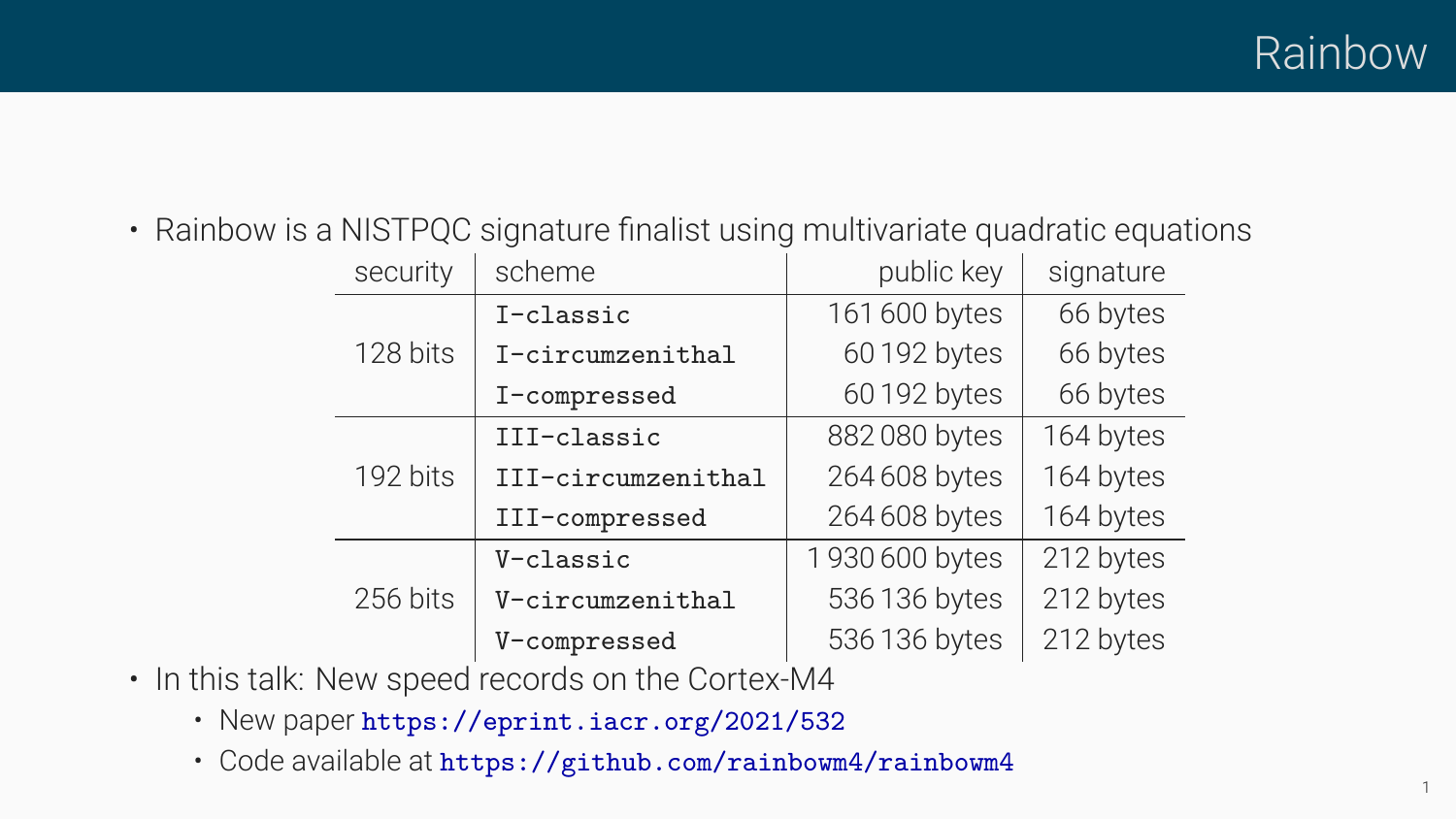# Our target platform: The Giant Gecko



- Keys are too big for the standard STM32F407 (128 KB RAM)
- We instead target the Giant Gecko EFM32GG11B Starter Kit
	- EFM32GG11B820F2048GL192 Cortex-M4 Cortex
	- 2 MB of flash memory, 512 kB of RAM, up to 72 MHz
- Still: Only rainbowI feasible
	- rainbowIII and rainbowV don't fit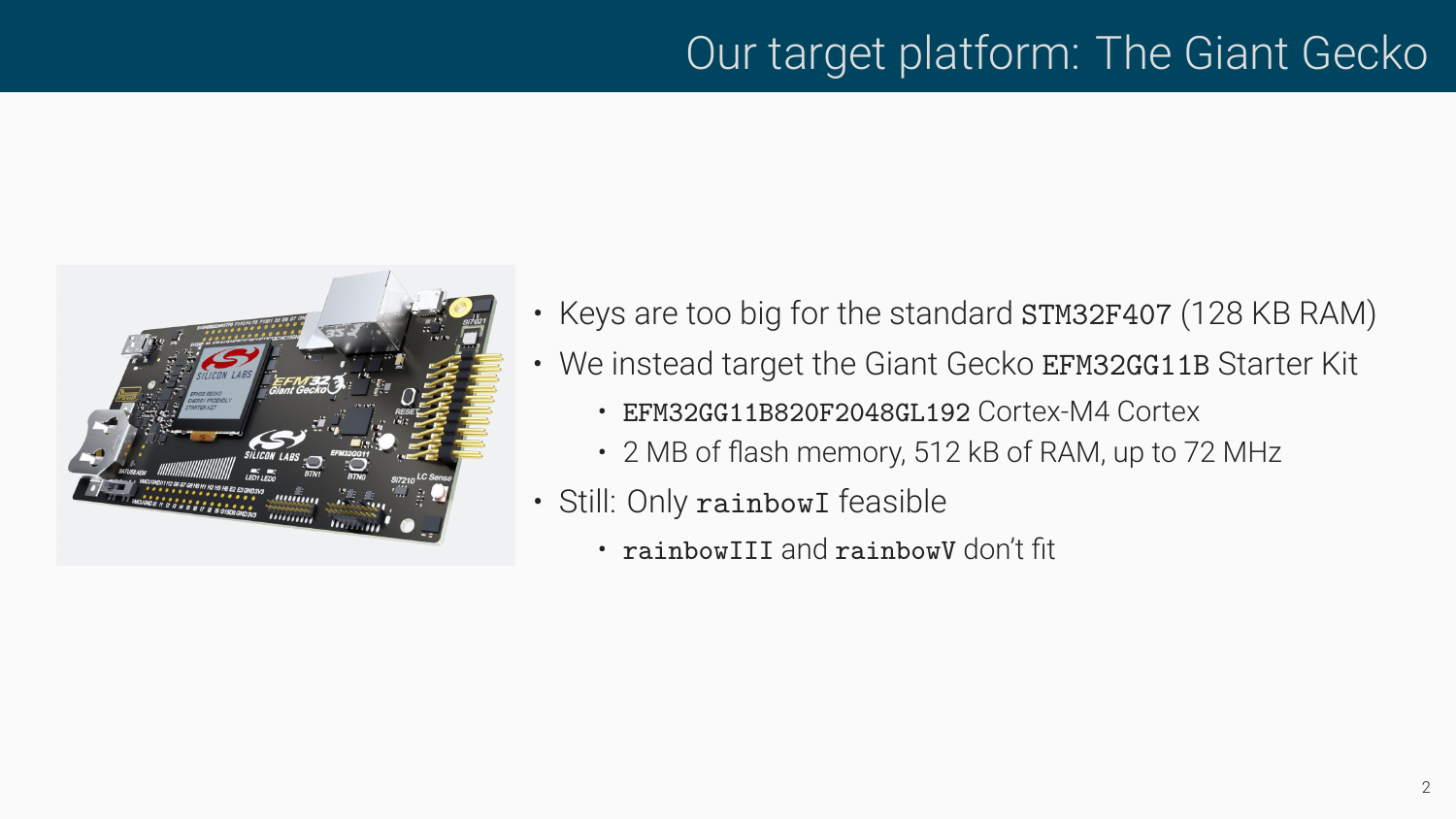$\cdot$  *n* > *m*,

e.g., rainbowI uses  $n = 100$ ,  $m = 64$  • Signing

- $\mathbb{F}_q$ ,  $\mathbb{F}_{16}$  for rainbowI  $\mathbb{F}_{256}$  for III and **V** Compute digest  $\mathbf{w} \in \mathbb{F}_q^m$  from **Fig. 11 ·** Then compute signature **z Key Generation**
- - Sample linear invertible transformations  $\mathcal{T}(\mathbb{F}_q^m \to \mathbb{F}_q^m)$  and  $\mathcal{S}(\mathbb{F}_q^n \to \mathbb{F}_q^n)$
	- Sample quadratic invertible central map Verification  $\mathcal{Q}(\mathbb{F}_q^n \to \mathbb{F}_q^m)$
	- Compute public key:  $P = T \circ Q \circ S$  Compute  $w' = P(z)$  $(\mathbb{F}_q^m \to \mathbb{F}_q^n)$  • Check  $\mathbf{w} \stackrel{?}{=} \mathbf{w}'$
	- Private key: *T−*<sup>1</sup>*, Q, S−*<sup>1</sup>
- - Compute digest w *∈* F*<sup>m</sup>*
	-

$$
\mathbf{w}\in\mathbb{F}_q^m\stackrel{\mathcal{T}^{-1}}{\longmapsto}\mathbf{x}\stackrel{\mathcal{Q}^{-1}}{\longmapsto}\mathbf{y}\stackrel{\mathcal{S}^{-1}}{\longmapsto}\mathbf{z}\in\mathbb{F}_q^n
$$

- 
- *<sup>q</sup>* ) Compute digest w *∈* F*<sup>m</sup> <sup>q</sup>* from message
	-
	-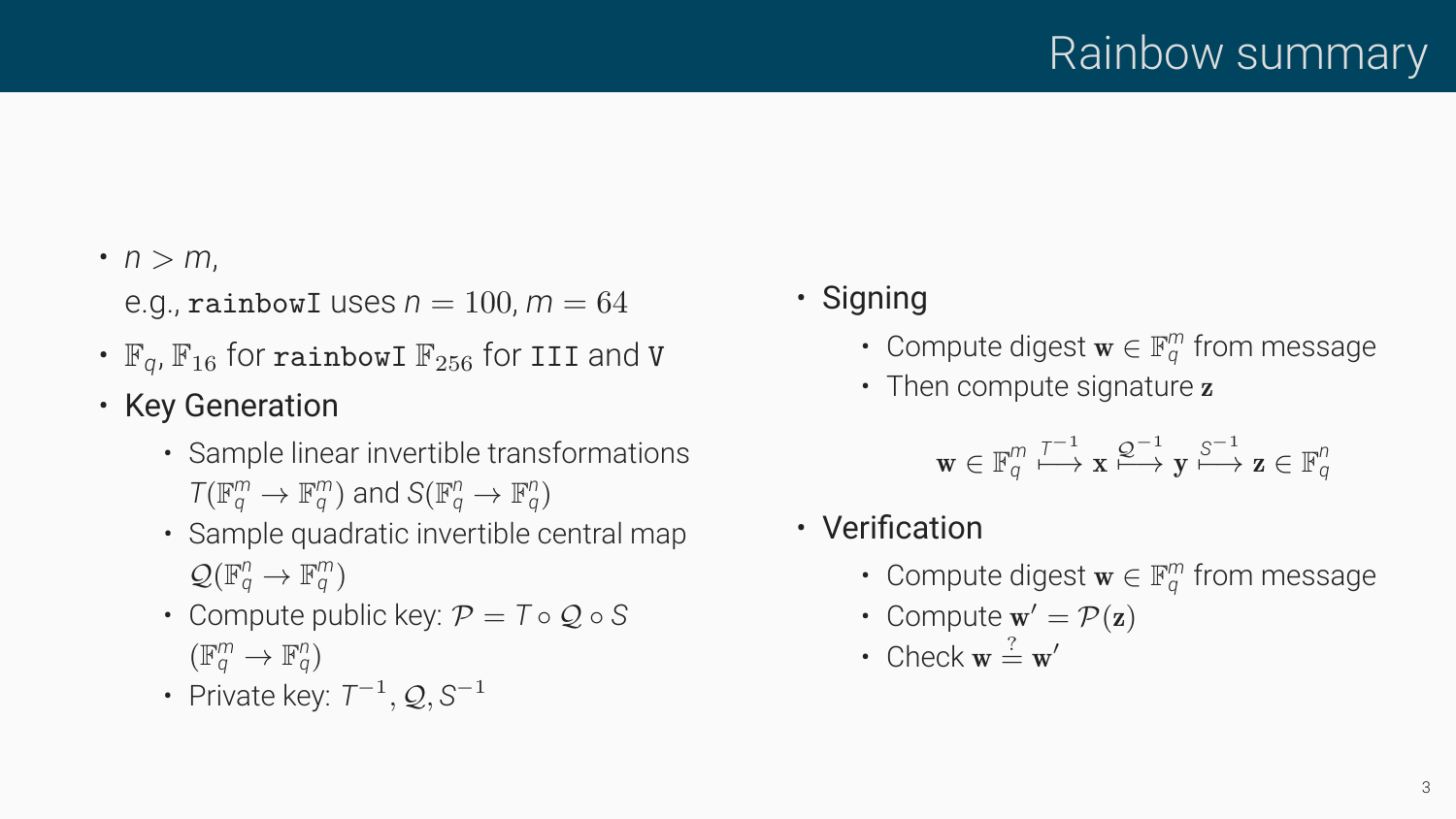- Most interesting part in any MQ scheme:  $\mathbf{x} \overset{\mathcal{Q}^{-1}}{\longrightarrow} \mathbf{y}$
- In Rainbow *Q* is defined in two layers
	- $n = 100 = V_1 + O_1 + O_2 = 36 + 32 + 32$

$$
x_k = q_k(\mathbf{y}) = \sum_{i=1}^{v_1} \sum_{j=i}^{v_1 + o_1} \alpha_{ij}^{(k)} y_i y_j, \text{ for } 0 \le k < o_1;
$$
  

$$
x_k = q_k(\mathbf{y}) = \sum_{i=1}^{v_1 + o_1} \sum_{j=i}^{n} \alpha_{ij}^{(k)} y_i y_j, \text{ for } o_1 \le k < o_1 + o_2.
$$

- Pick first *v*<sub>1</sub> variables *y<sub>i</sub>* at random; Solve first set of equation for  $o_1$  variables
- Plug into second set of equations; Solve for remaining  $o_2$  variables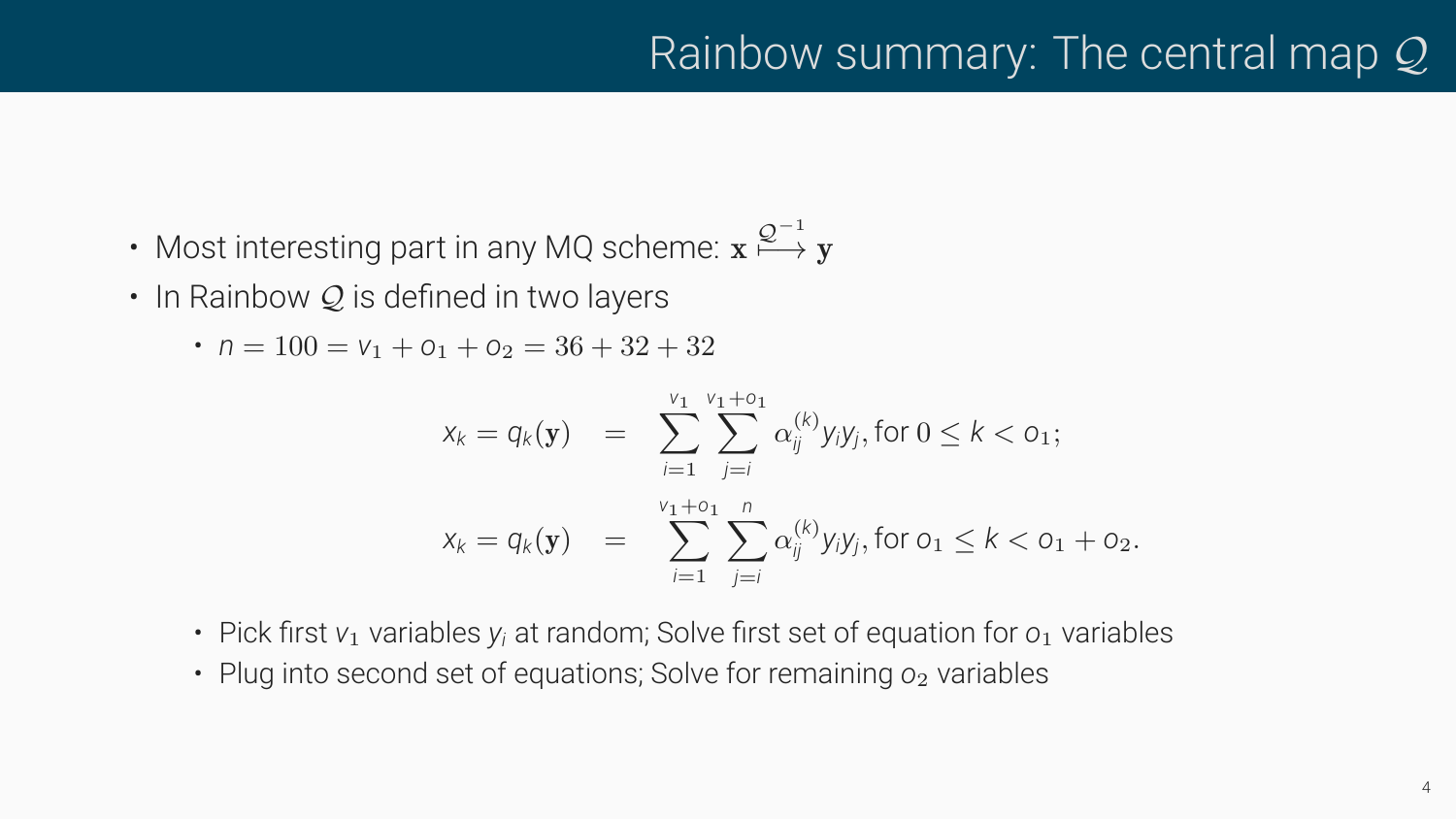- $\mathbb{F}_{16}$  Multiplication
	- Used throughout key generation, signing, and verification of rainbow-I
	- Need constant-time and non-constant time versions
- Efficient linear equation solving
	- Used in signing for inverting the central map
	- Needs to be constant-time!
- Evaluating the public map *P*
	- Run-time may depend on signature/pk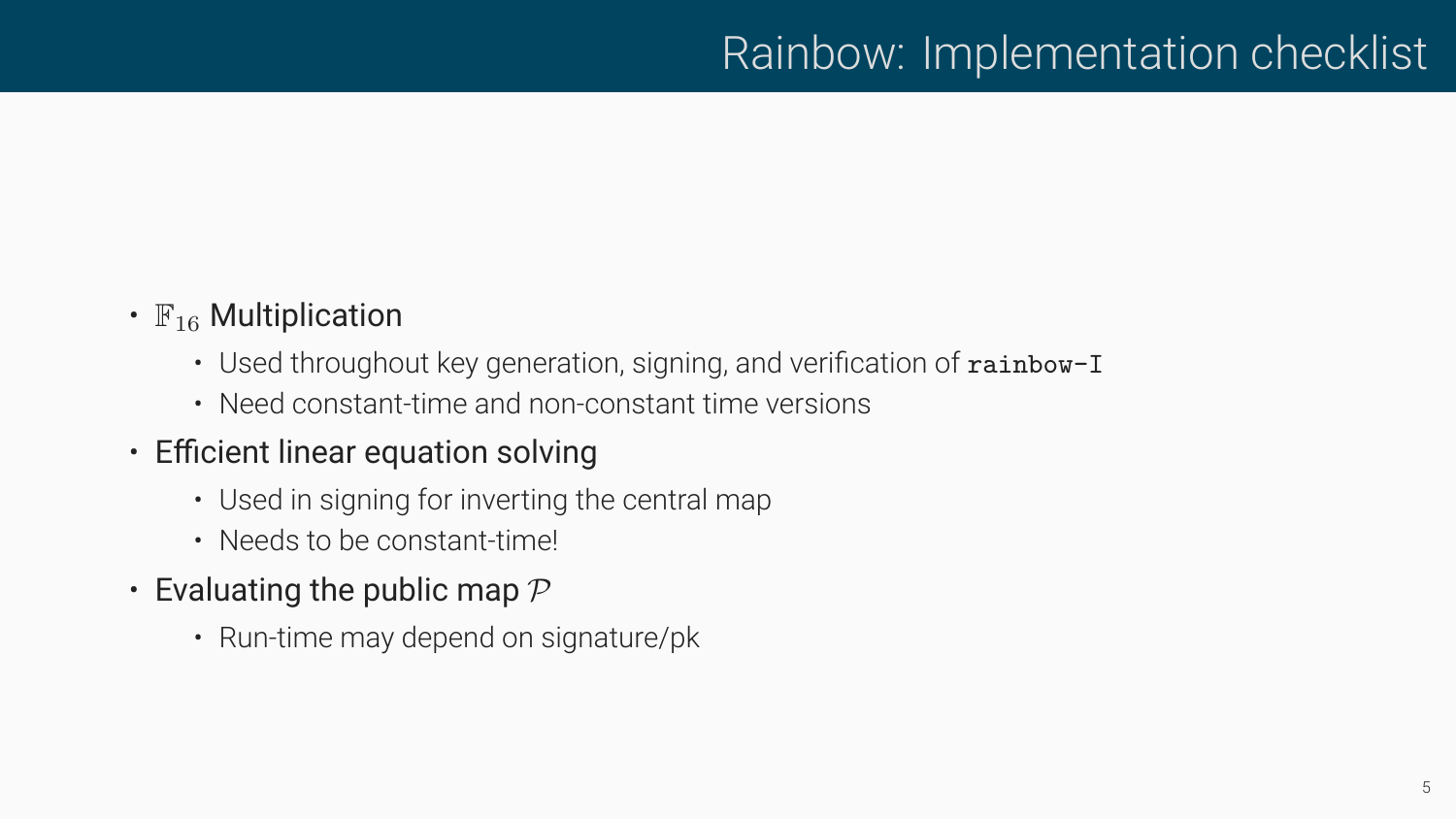- Tower field:  $\mathbb{F}_{16} := \mathbb{F}_{4}[y]/(y^2 + y + x)$  with  $\mathbb{F}_{4} := \mathbb{F}_{2}[x]/(x^2 + x + 1)$
- Each element is represented by 4 bits
- Almost always: multiplication of large vectors by a scalar
- Easiest implementation: Look-up tables
	- 256 bytes: 1 multiplication (3+ cycles / multiplication)
	- 4096 bytes: 2 multiplications in parallel (1.5+ cycle / multiplication)
	- BUT: Cortex-M4 cores may have a cache *→* only use this on public data
- Constant-time: Bitslice vector into 4 registers
	- Takes 32 cycles for 32 field elements (excluding bitslicing)
	- 1 cycles / multiplication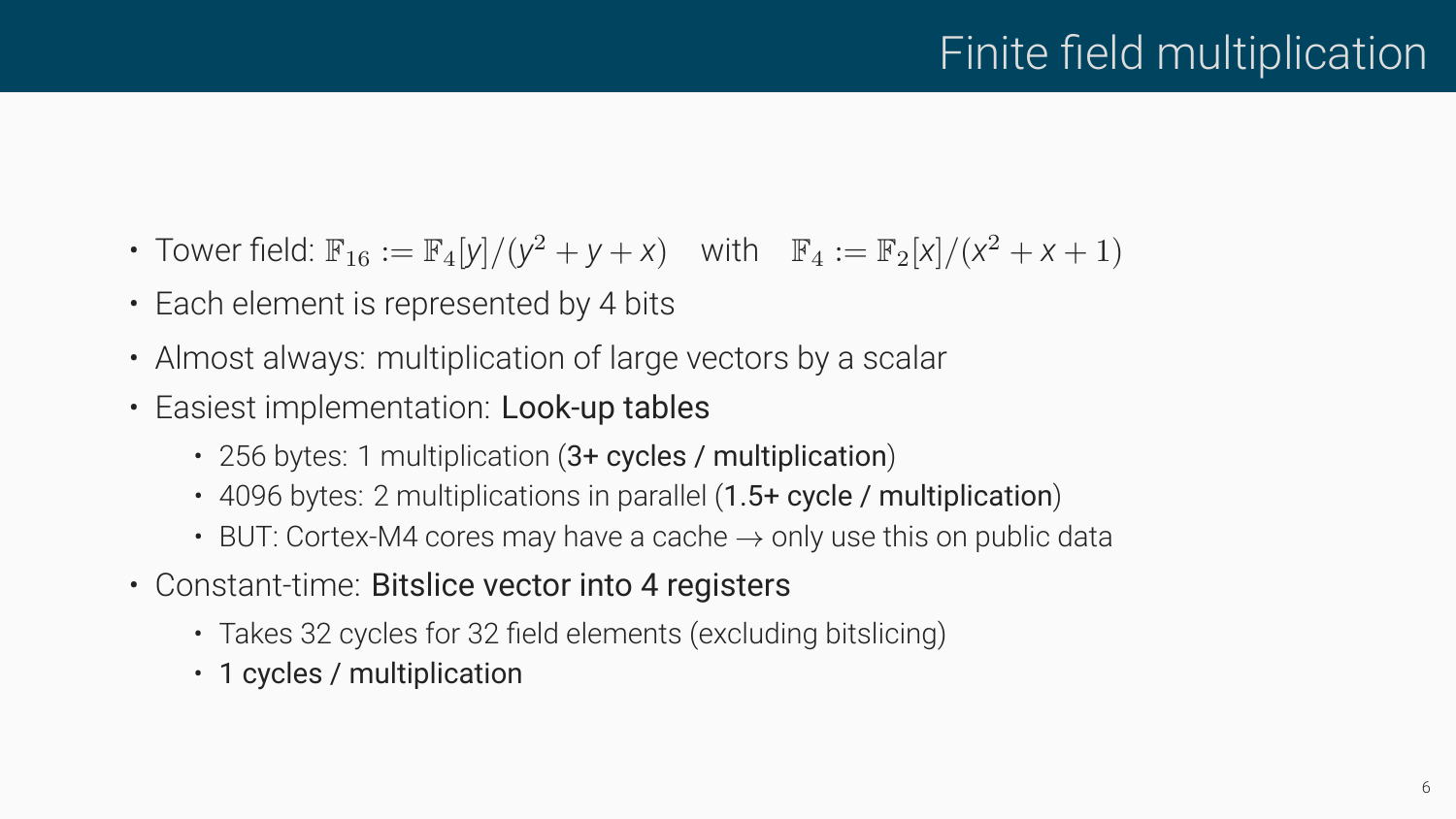## Verifying Rainbow signatures

• Verification:  $P(z) \stackrel{?}{=} h(M)$ 

$$
\mathcal{P} : \mathbf{w}_{i} = \sum_{j=0}^{n} \sum_{k=j}^{n} \mathbf{z}_{j} \cdot \mathbf{z}_{k} \cdot a_{i,j,k} \text{ with } a_{i} = \begin{bmatrix} a_{i,0,0} & a_{i,0,0} & \cdots & a_{i,0,n-1} \\ 0 & a_{i,1,1} & \cdots & a_{i,1,n-1} \\ \vdots & \vdots & \ddots & \vdots \\ 0 & 0 & \cdots & a_{i,n-1,n-1} \end{bmatrix}
$$
  
\n
$$
pk = \begin{bmatrix} a_{0,0,0} & a_{0,0,1} & \cdots & a_{0,0,n-1} & a_{0,1,1} & \cdots & a_{0,n-2,n-1} & a_{0,n-1,n-1} \\ a_{1,0,0} & a_{1,0,1} & \cdots & a_{1,0,n-1} & a_{1,1,1} & \cdots & a_{1,n-2,n-1} & a_{1,n-1,n-1} \\ \vdots & \vdots & \vdots & \vdots & \vdots & \vdots \\ a_{m-1,0,0} & a_{m-1,0,1} & \cdots & a_{m-1,0,n-1} & a_{m-1,1,1} & \cdots & a_{m-1,n-2,n-1} & a_{m-1,n-1,n-1} \end{bmatrix}
$$
  
\n
$$
\mathbf{z}_{0}\mathbf{z}_{0} \qquad \mathbf{z}_{0}\mathbf{z}_{1} \qquad \cdots \qquad \mathbf{z}_{0}\mathbf{z}_{n-1} \qquad \mathbf{z}_{1}\mathbf{z}_{1} \qquad \cdots \qquad \mathbf{z}_{n-2}\mathbf{z}_{n-1} \qquad \mathbf{z}_{n-1}\mathbf{z}_{n-1}
$$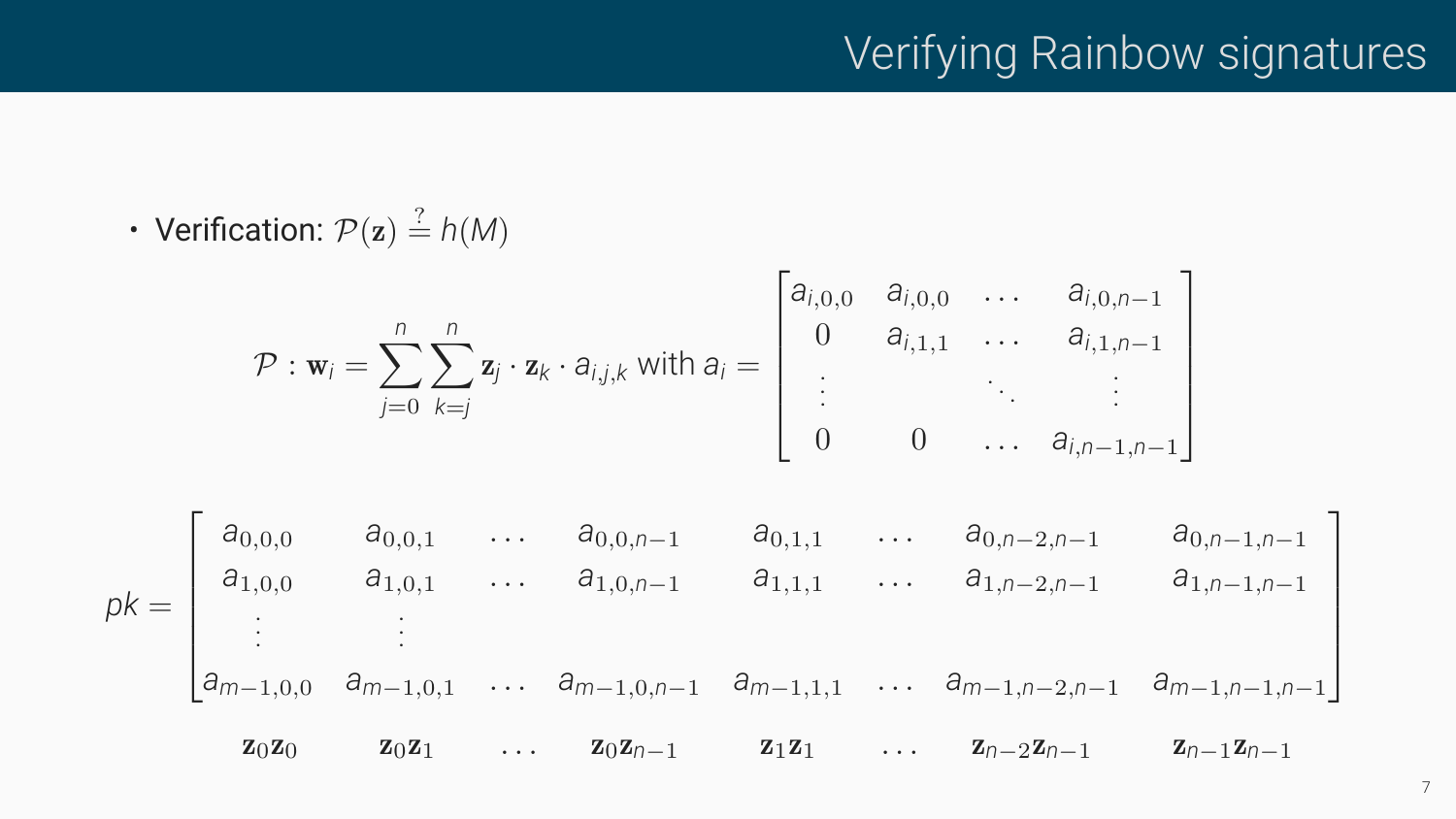## Verifying Rainbow signatures

- Our approach
	- Instead of multiplying each column by z*i*z*<sup>j</sup>* and accumulating w
	- We have 15 accumulators  $\mathbf{w}^{(i)}$  (for each possible value  $\mathbb{F}_{16}\setminus\{0\}$ )
	- Depending on z*i*z*j*, we add the column to the corresponding accumulator
	- Do multiplications in the end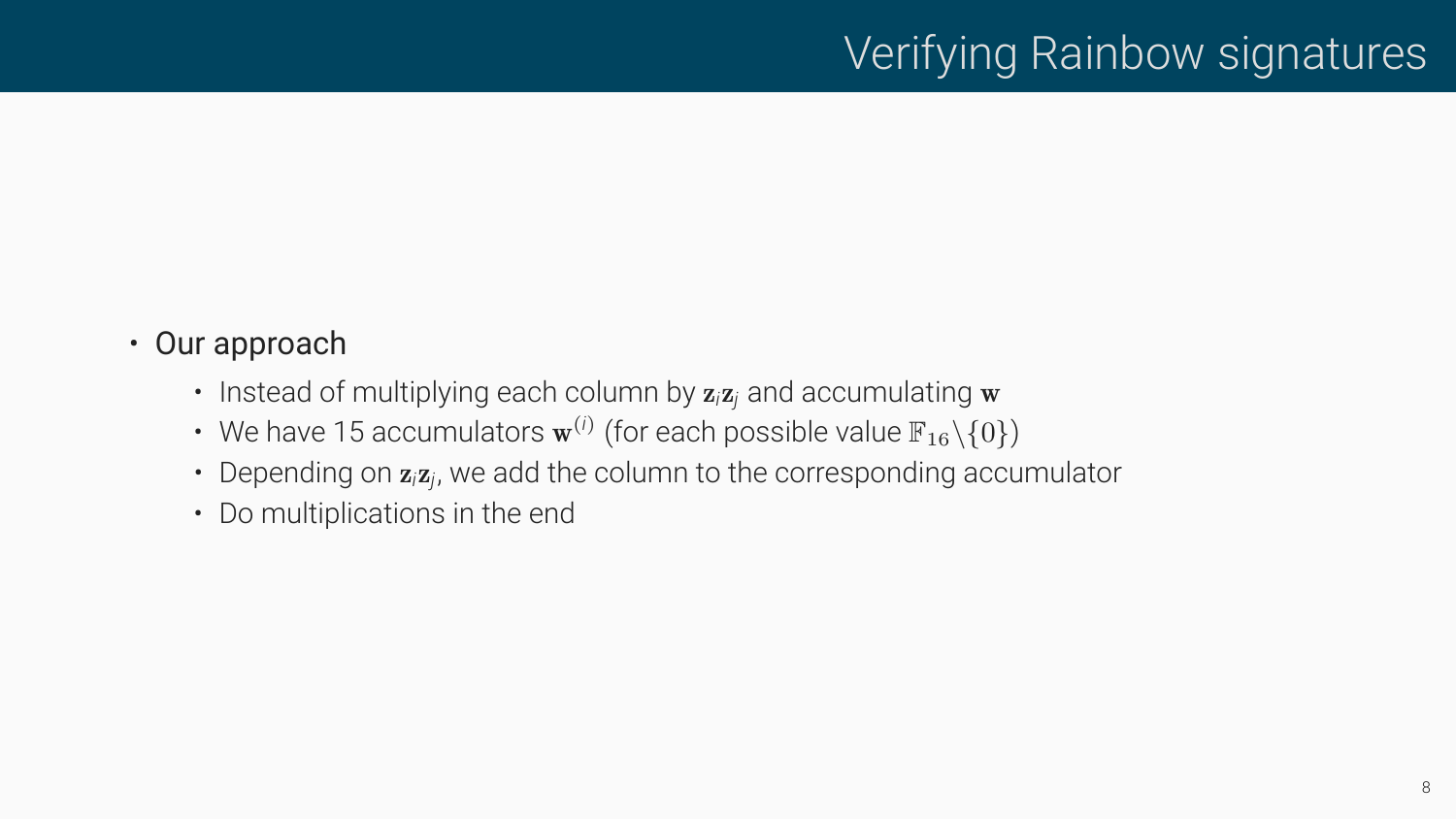

- Our implementation is much faster than current state-of-the-art
	- Previous implementation of round 2 Rainbow (smaller params,  $n = 96$ ) by Moya Riera
	- <https://hdl.handle.net/2117/169145>
	- Using LUTs throughout
- We outperform this implementation by 2*×* for signing and 7*×* for verification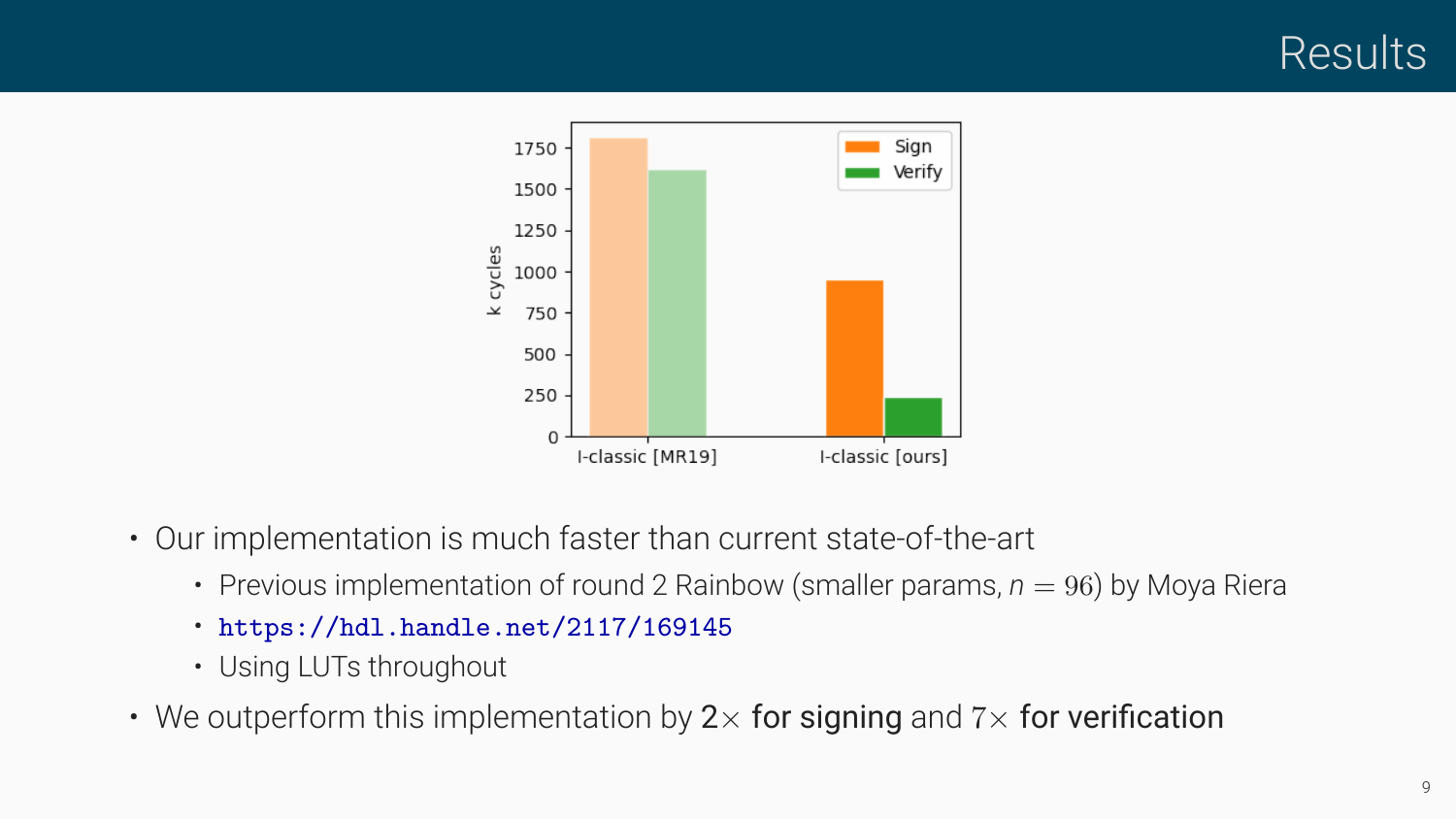



- Rainbow is by far the fastest NIST PQC signature finalist on the Cortex-M4
	- Signing is 4*×* faster than Dilithium, 45*×* faster than Falcon
	- Verification is 5*×* faster than Dilithium, 2*×* faster than Falcon